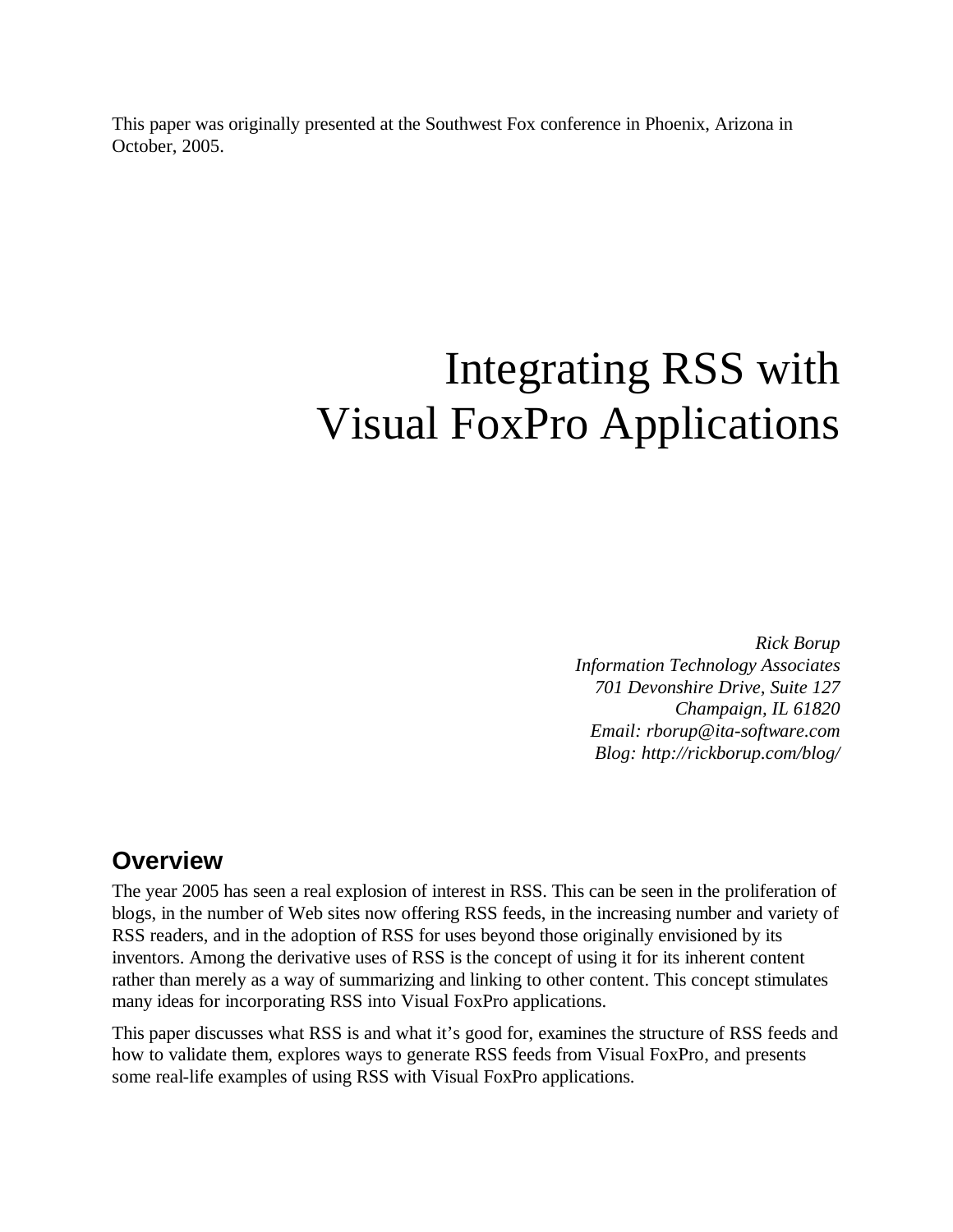# **What is RSS?**

Conceptually, RSS is a way of sharing information about Web site content with others in a standardized manner. The original idea was to create a standardized way to summarize Web site content and to publish notification when that content was updated or changed. Looking at from a technical perspective, RSS is an XML-based file format for publishing metadata information about Web site content.

# **RSS Terminology and Standards**

Before jumping much further into a discussion of RSS, it is helpful to become familiar with some of the common terminology. Sometimes there are several terms for the same concept, and sometimes one term can have different meanings. Even the term RSS itself has a dual meaning.

### *RSS as an acronym*

As an acronym, the term RSS has had several definitions over the years. One of the early specifications for publishing metadata about Web site content was called RDF, for Resource Description Framework, and one of the original definitions of the RSS acronym was RDF Site Summary. As the specifications evolved, so did the meaning of RSS. Although sometimes used to mean Rich Site Summary, the most commonly accepted definition of the RSS acronym today is Really Simple Syndication.

## *RSS as a specification*

The term RSS also applies to a set of formal specifications for XML-based syndication of Web site content. The RSS specification has evolved through several versions spanning 0.9, 0.9x, 1.0, 2.0, and the recently proposed 3.0. The RSS 2.0 specification is currently the most widely used of these, and to many people it defines the current *de facto* standard for Really Simple Syndication.

Atom is a newer and competing specification. Although the Atom specification remained at version 0.3 for quite a while, version 1.0 was recently published and is rapidly gaining acceptance. Some people feel there is no need for another standard, but Atom has nonetheless been adopted by several publishers, and many feed readers now support the Atom syndication format as well as the RSS format.

### *Feeds*

Another fundamental term in the RSS world is the word *feed*. A feed, sometimes also called an RSS feed or a news feed, is simply a way of referring to a source for RSS, i.e., a Web-accessible XML file in one of the standard formats.

The term *RSS feed* is used both in the more generic sense to refer to any feed, either RSS-based or Atom-based, and also in the more specific sense to refer only to feeds that conform to one of the RSS specifications such as RSS 2.0. Because of the potential for confusion, you may hear people using other terms for the more generic meaning of RSS feed. Microsoft, for example, has recently adopted the term *Web Feed* in the context of Internet Explorer 7 beta.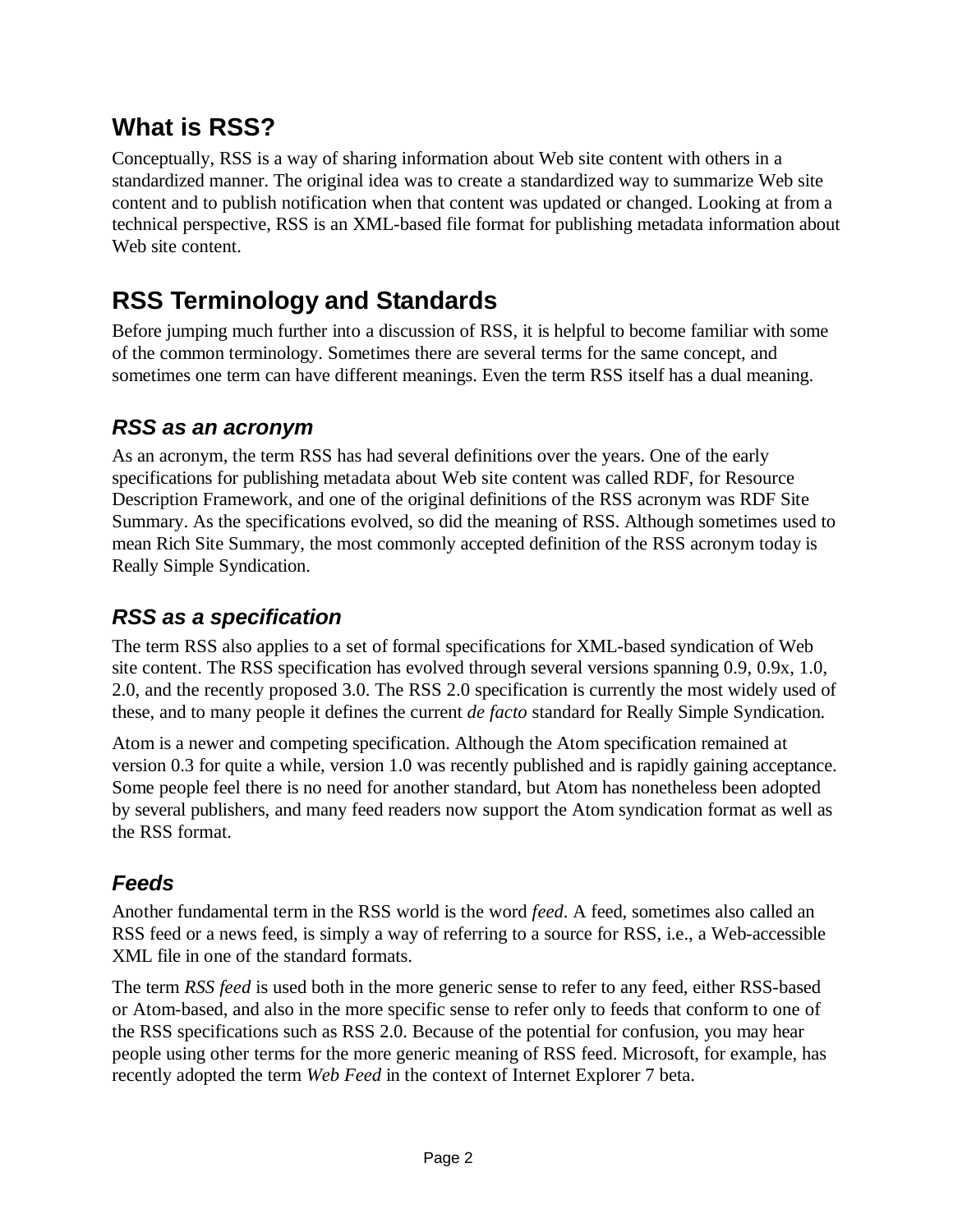### *Feed readers*

The term *feed reader*, also known as a *news aggregator*, refers to a piece of software that knows how to access and display feeds. Feed readers come in many varieties including stand-alone PC applications, browser-based readers, solutions integrated into e-mail programs such as Microsoft® Outlook, and readers for devices other than PCs.

### *Items and groups of items*

In the RSS specification, each block of information within a feed is called an *item*, and a group of related items in the same feed is known as a *channel*. In the Atom specification, the corresponding terms are *entry* and *feed*. Feed readers may use their own terms for these things. For example, in the latest version of FeedDemon a feed is referred to as a *subscription*.

# **What is RSS good for?**

In general, RSS is a good choice for any situation where relatively frequent but irregular notification of new or updated information needs to be delivered via the Web. Common uses of RSS include news feeds, which typically consist of headlines with a link to the full story, Web site update notifications, which may provide a summary along with a link to the new or updated content, and of course blogs, which are a hugely popular application of RSS.

While originally intended to provide summary information with a link to full content somewhere else on the Web, people are discovering there are situations where RSS is useful for its inherent content alone. In other words, RSS can be useful even if you don't use it to link to something else. This is one area where RSS offers numerous opportunities for integration into other applications, and is the basis for the real-life examples of integrating RSS into Visual FoxPro applications described later in this paper.

# **Structure of an RSS file**

Conceptually, an RSS file contains two primary types of information:

- 1. Information about the feed itself; this typically includes a title and a description, a link to the full content (usually a Web page), the date the feed was last updated, and other information.
- 2. Information about each of the articles, or items, within the feed; this includes a title, a description of the content (summary or full), the date the item was published, a link to the full content (if any), and other information.

The syntactical structure of an RSS file is governed by the specification you've chosen to follow. Although there can be considerable difference between the syntax of a feed published to one specification versus another specification, keeping the conceptual structure in mind should help you understand the syntactical structure of any specification. In this paper I'm using the RSS 2.0 specification for all examples.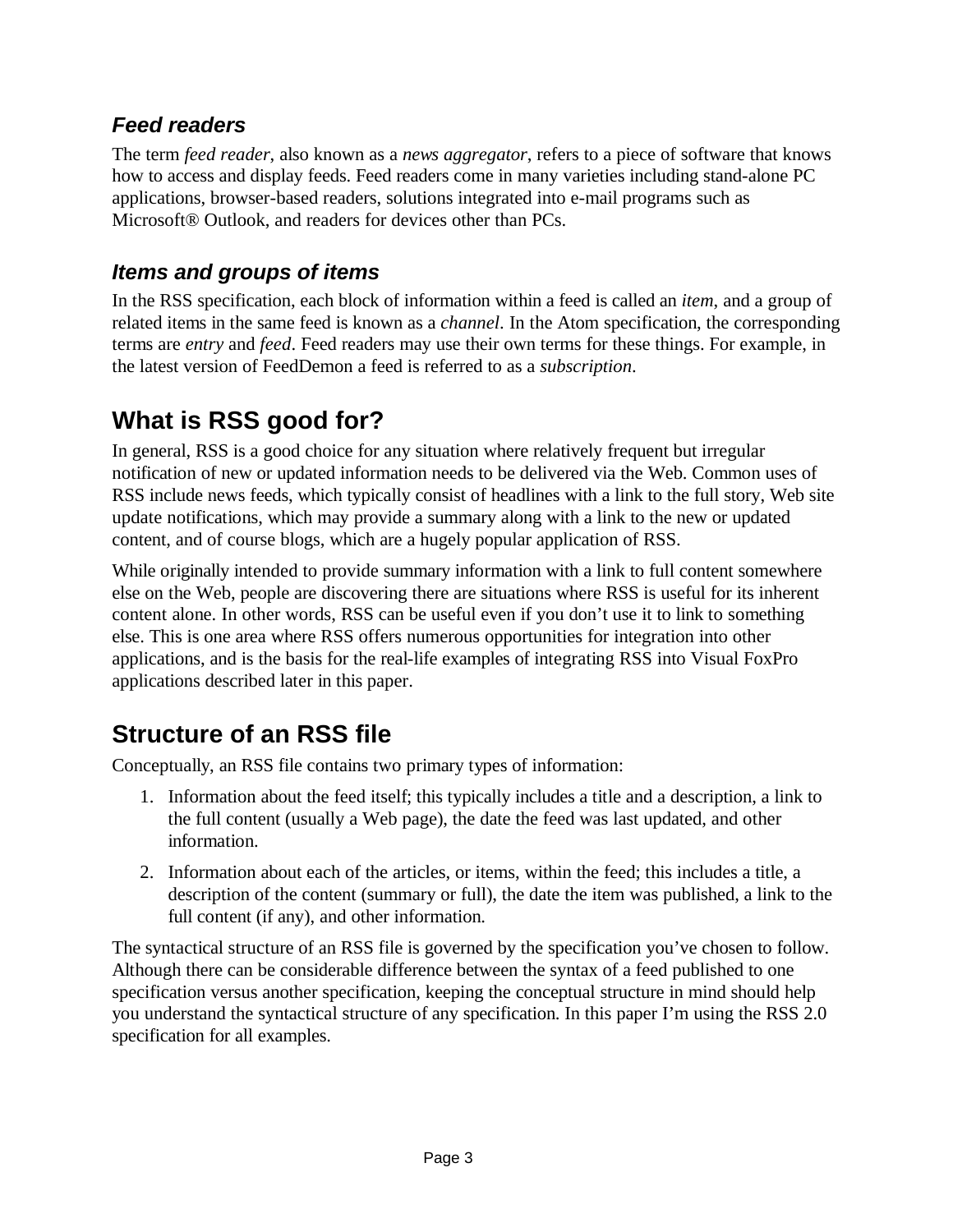### *Structure of an RSS 2.0 XML file*

The outermost element in an RSS 2.0 feed, not counting the XML declaration itself, is the RSS version declaration, which is written as

**<rss version="2.0">**

This is followed immediately by the channel element opening tag, which in turn is followed by the channel sub-elements. Within an RSS 2.0 channel element, the title, link, and description subelements are required, while other sub-elements are optional. As with all XML, closing tags are always required. In the simplest case, then, a channel element would look something like this:

```
<channel>
  <title>My RSS Feed</title>
  <link>http://myRSSFeed.com</link>
  <description>My RSS Feed</description>
   . . . item(s) go here . . .
</channel>
```
The item element(s) are nested within the channel element. Each item element must have a title or a description sub-element, and may have other optional sub-elements. A simple item element might look like this:

```
<item>
   <title>My first RSS feed</title>
   <description>This is my first RSS feed.</description>
   <link>http://myRSSFeed.com/article1.htm</link>
</item>
```
To complete the RSS file, embed the item element within the channel element and add the closing tag for the outermost RSS element. You now you have a complete RSS 2.0 file, as shown in Listing 1.

*Listing 1: A simple RSS 2.0 file*

```
<rss version="2.0">
<channel>
   <title>My RSS Feed</title>
   <link>http://myRSSFeed.com</link>
   <description>My RSS Feed</description>
   <item>
      <title>My first RSS feed</title>
      <description>This is my first RSS feed.</description>
      <link>http://myRSSFeed.com/article1.htm</link>
   </item>
</channel>
</rss>
```
The code in Listing 1 is available as example1.rss in the session downloads.

#### *Validation*

If you want to conform to standards, it's important to create valid RSS. Actually there are two levels of validity to be concerned with: the XML itself, and the conformity of the XML to the desired RSS specification.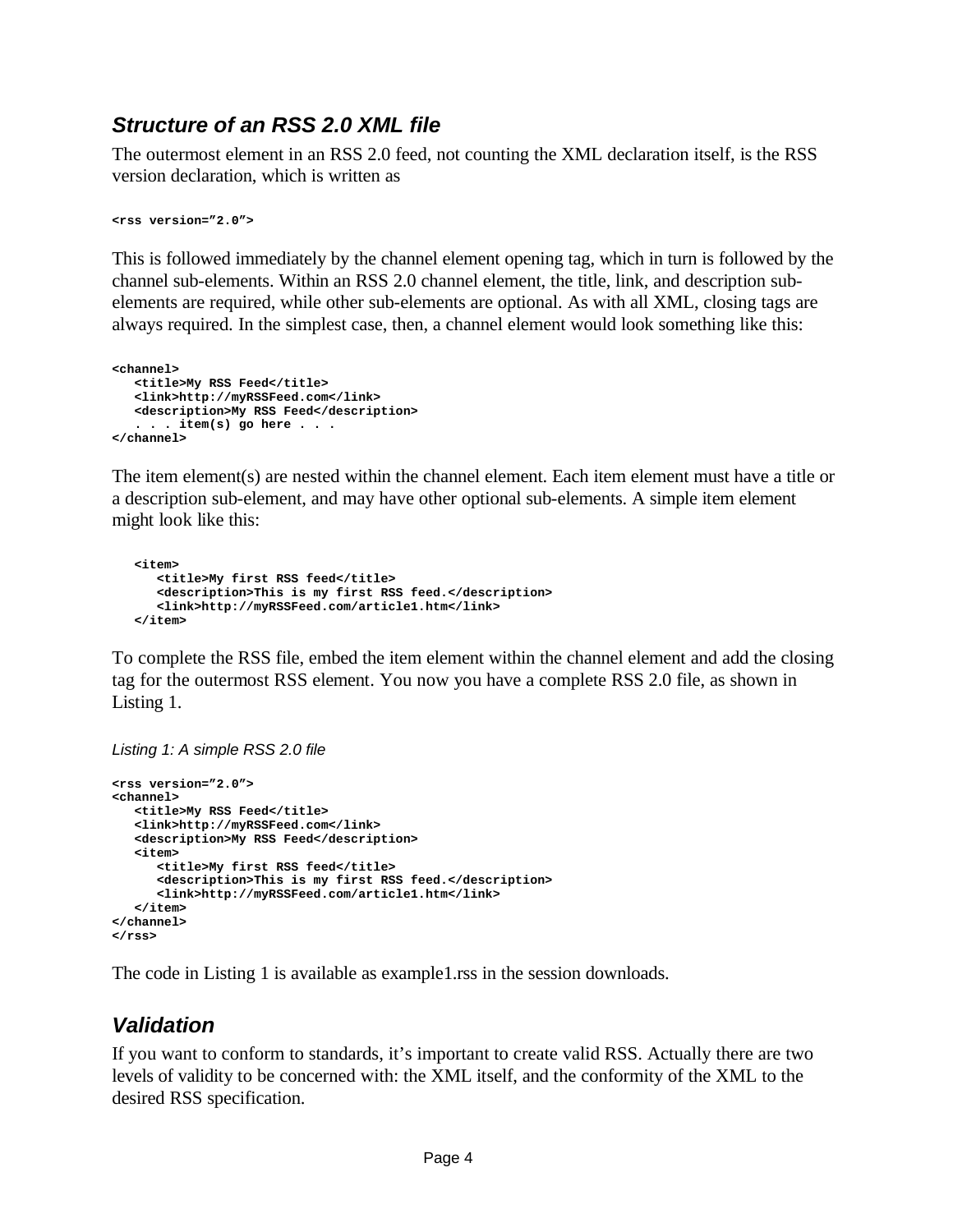#### **XML validation**

In the sense we're concerned about it here, valid XML means following the rules for writing wellformed XML. The rules are:

- 1. there is a single root element
- 2. elements are properly nested
- 3. all elements have closing tags
- 4. all attributes are quoted

As always, remember that XML is case sensitive; for example, *Channel* is not the same as *channel*. In addition, use entity encoding for special characters when they occur within the content of an element; for example, the left and right angle brackets should be written as  $\< l$ ; and  $\>gt;$ , respectively.

#### **RSS validation**

After ensuring your XML is well-formed, you'll also want to want to ensure your RSS is valid by checking that it conforms to the desired RSS specification. Probably the easiest way to do this is to run your file through the free online validation service called FEED Validator, which is available at http://feedvalidator.org.<sup>1</sup>

FEED Validator validates your feed against the specification declared in the feed file. FEED Validator supports both RSS 2.0 and Atom 1.0. If there are any validation errors FEED Validator tells you about them in sufficient detail for you to locate and resolve the error(s). If there are no errors it tells you your feed is valid. I've found this service to be quite useful in detecting errors that otherwise might have gone unnoticed in my own feeds.

#### **Why care about RSS validity?**

Why should you care about producing valid RSS? On the one hand, if you're designing strictly for private use—in other words, if you're working with a private feed where you control both the generating side and the consuming side of the feed and nobody besides you or your own apps will be consuming it—then you may not have to care much about RSS validation. After all, it's only XML, and you can make XML work however you want it to.

On the other hand, if you don't stick to RSS standards then feed readers and other apps (perhaps even your own) that expect standards-compliant RSS may not be able to properly consume your feed. Besides, if you don't stick to one of the standards you're not really doing RSS. So my advice is, be sure your RSS is valid; it's not hard to do and it'll make things easier for you in the long run.

<sup>&</sup>lt;sup>1</sup> Validating a feed with FEED Validator requires that your feed file have a publicly accessible URL. You can't use FEED Validator to validate an RSS file on your local machine unless you're running a Web server on that machine and can supply a public URL that points to the local file.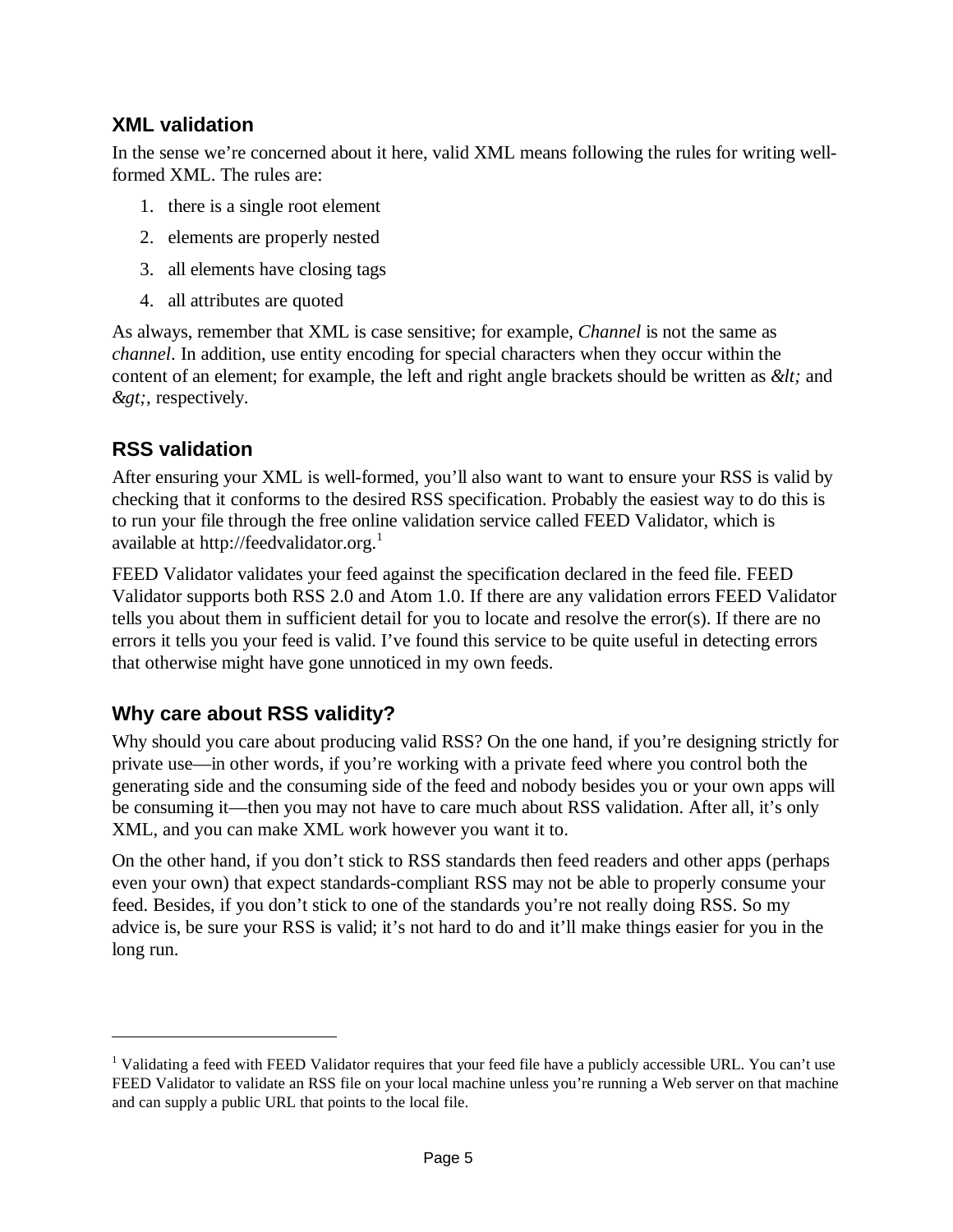### **A second example**

Now that we've talked about XML and RSS validation, let's take a look at a second example of an RSS 2.0 file. This one includes a few more sub-elements and is intended to be a more realistic example of a file you'd actually publish. The code in Listing 2 is available as example2.xml in the session downloads.

*Listing 2: A more complete RSS 2.0 file*

```
<?xml version="1.0" encoding="utf-8"?>
<rss version="2.0">
<channel>
  <title>My RSS Feed</title>
   <link>http://myRSSFeed.com</link>
   <description>My RSS Feed</description>
   <lastBuildDate>Sun, 11 Sep 2005 18:08:09 GMT</lastBuildDate>
   <item>
      <title>My first RSS feed</title>
      <description>This is my first RSS feed.</description>
      <link>http://myRSSFeed.com/article1.htm</link>
      <author>rborup@ita-software.com (Rick Borup)</author>
      <guid isPermaLink="false">SWFox2005-123abc-Foo-999-2</guid>
      <pubDate> Sun, 11 Sep 2005 18:08:09 GMT </pubDate>
   </item>
</channel>
</rss>
```
There are several differences between this file and the first example. For starters, this file begins with an XML declaration, which includes a character encoding specification. Although your choice of character encoding may vary, you should always begin your RSS file with the XML declaration.

Within the channel element, notice the lastBuildDate sub-element below the description. This optional sub-element tells consumers of the feed when the feed was last updated. As illustrated in Listing 2, the RSS specification requires the date and time to be in RFC-822 format.<sup>2</sup>

Listing 2 also introduces three new sub-elements within the item element. The author element, as you would expect, identifies the author of the item. By the way, this is a good example of where feed validation helped me. The first time I wrote an RSS 2.0 feed I put my name in the author tag. This seemed logical to me, but FEED Validator flagged it as an error. I discovered I hadn't read the RSS 2.0 specification carefully enough, because the author tag requires an e-mail address rather than just a name.

The optional guid tag is used to uniquely identify an item among all other items. In the RSS 2.0 specification, the guid can take one of two forms: it can be a link to the full content the item refers to, or it can be a simple string. If it's a string, it can be an actual GUID (in the Microsoft® sense of the word) or it can simply be any unique string of characters. If you use a string instead of a

 $2$  It's fairly easy to write a method to turn a VFP datetime variable into an RFC-822 string, but you don't have to do that yourself because it's already been done for you. In an article he wrote for the May, 2004 edition of FoxTalk 2.0, Ted Roche included a program named RFC822Date.prg. This nifty little program not only converts a VFP datetime variable to RFC-822, but also reads your machine's time zone setting and converts your local time to GMT. As with all of Ted's code, it's a very nice piece of work.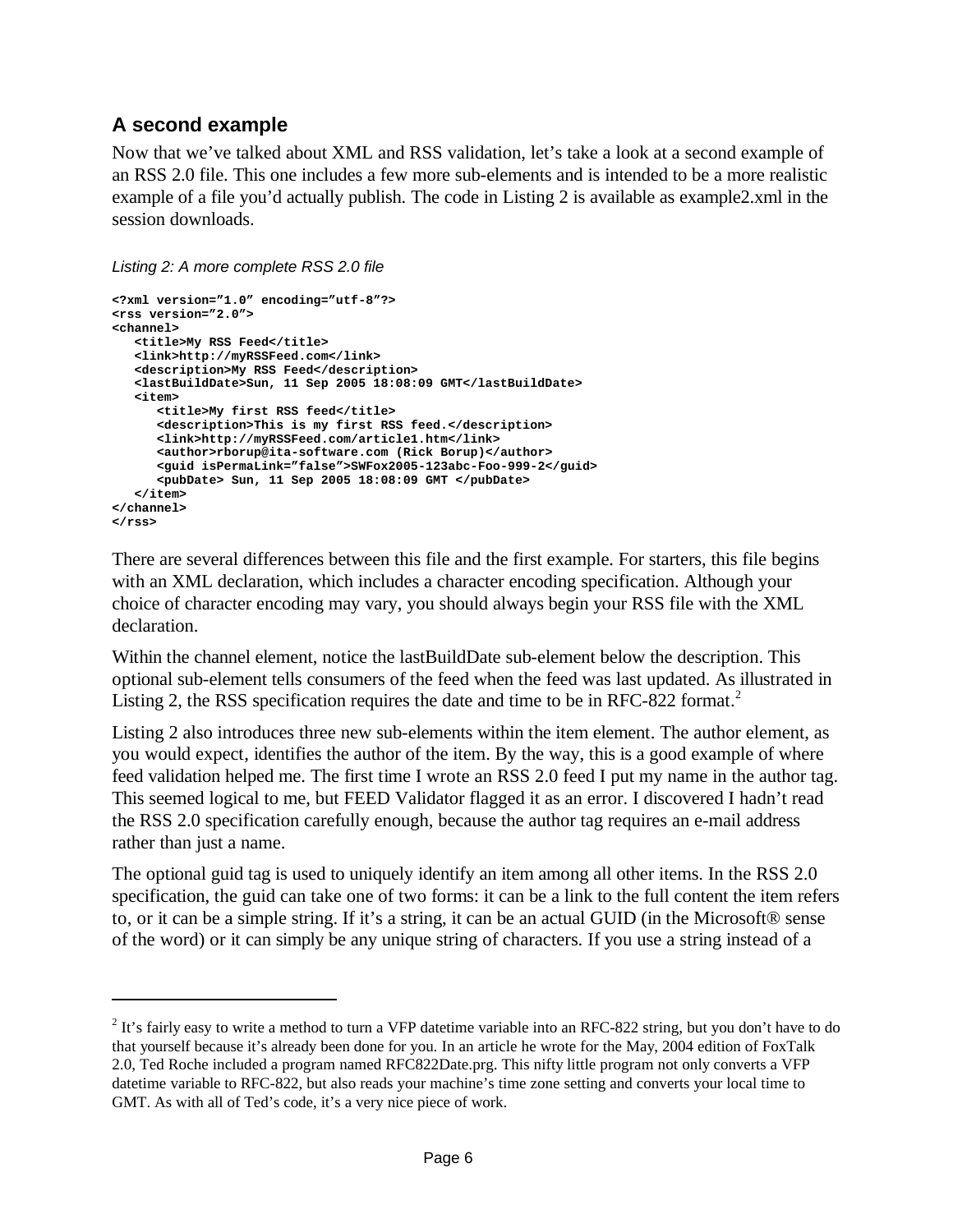link, you need to include the *isPermalLink* attribute with a value of *false* in order to pass validation. An item's guid should never change, regardless of whether it's a URL or a string.

The pubDate element specifies the item's publication date and time. Like the lastBuildDate, the pubDate must also be in RFC-822 format, but unlike the lastBuildDate, a pubDate element can have a value in the future. According to the specification, feed readers aren't supposed to display an item until its pubDate becomes current; this allows a publisher to physically post an item to a feed file in advance of the time it should become publicly available. Not all feed readers respect this standard, though, so the pubDate is commonly used for the actual date and time the item was published. By the way, the channel element can have a pubDate, too.

# **Generating RSS from VFP**

Okay, you've been reading (or maybe skipping ahead) for about six pages now and you're thinking, "finally he's getting around to what I really want to know about!" Yes, this is where the VFP rubber meets the RSS road. Let's see if we can do something useful here without skidding out of control.

# *Creating the feed*

Creating an RSS feed from within a VFP app is pretty straightforward. An RSS file, after all, is simply a specific kind of XML file. XML is string-based, and VFP excels at creating and manipulating strings. So while there are other ways to generate XML from VFP, string manipulation would seem to be a good choice.

### **The** *RSSHandler* **class**

To illustrate this, I wrote a VFP class named RSSHandler to create an XML file in RSS 2.0 format. This class handles the process in four steps, and each step has a corresponding method in the class. These methods are discussed below. The entire class is available in the session downloads as myRSSHandler.PRG.

### *Caveat emptor*

Because it is demo code, the RSSHandler class does not do many of the things a full-blown class should do. This includes but is not limited to the following:

- None of the methods do any kind of parameter validation, so you can trigger errors by passing them something other than string values at runtime.
- Although the class generates the channel and item sub-elements required by the RSS 2.0 specification, it does not check that the parameter values you pass for those sub-elements are valid. In other words, you can pass the empty string or you can pass a date-time value that is not RFC-822 format and the class will not tell you about it. Doing this type of thing won't trigger an error but it may result in invalid RSS.
- The class does not enable you to create any of the other optional sub-elements that are allowed by the RSS 2.0 specification.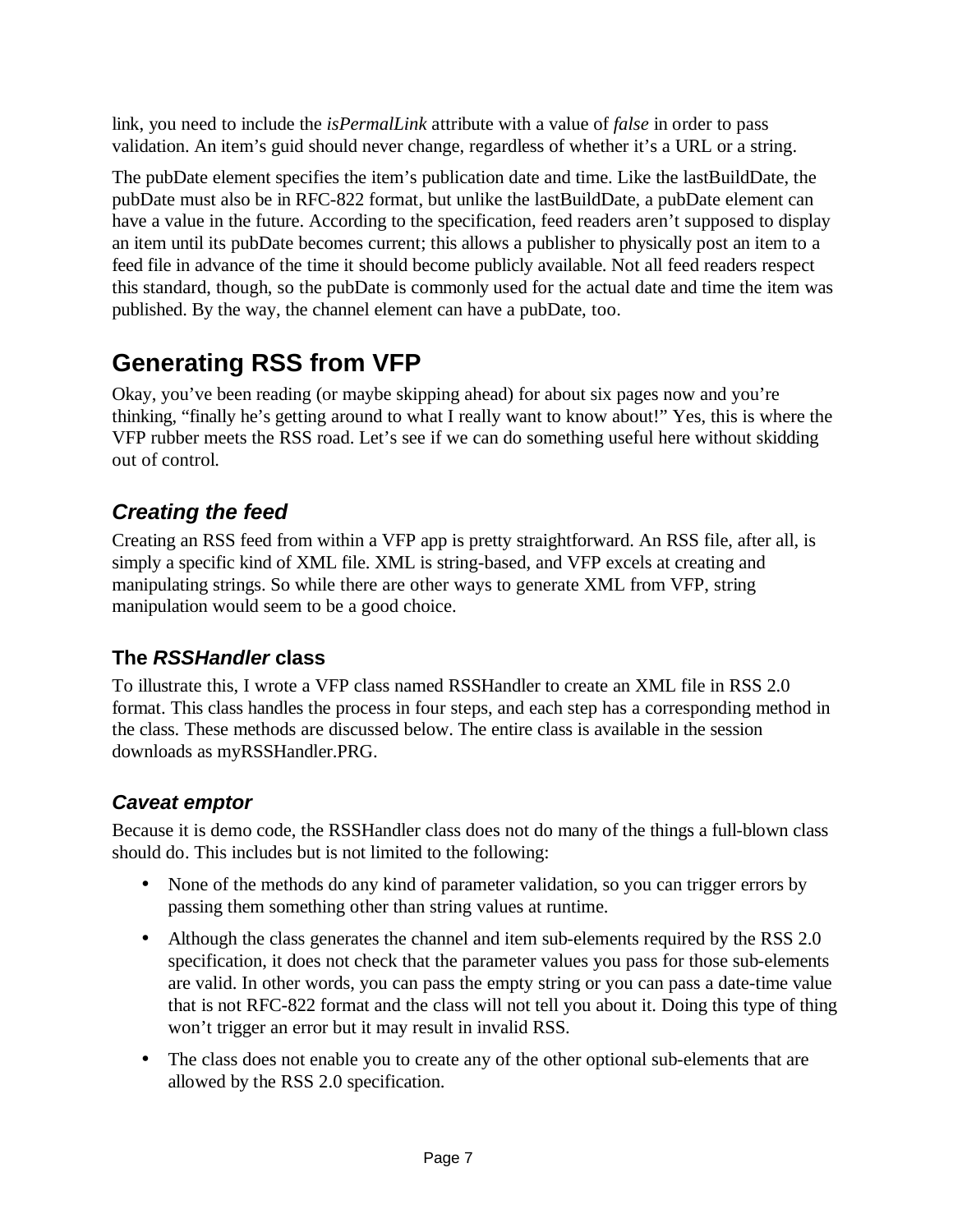The class uses STRTOFILE to create the actual XML file. Because STRTOFILE overwrites existing files without warning if SET SAFETY is OFF, the RSSHandler class *does* check to see if there is an existing file of the same name, and if it finds one it warns you before overwriting it. Nonetheless, you should use care and common sense when specifying the file name and location for your XML output file; if you override the warning, nothing prevents you from overwriting any file on your machine with the XML file generated by this class.

#### **The** *InitializeFeed* **method**

The RSSHandler class creates the XML as a string named cXML, which is a property of the class. The *InitializeFeed* method starts a new cXML string and populates it with the static XML common to all RSS 2.0 feeds along with the specific channel information you pass to this method in its four parameters. Here is the *InitializeFeed* method code:

```
*--------------------------------------------------------------------
* RSSHandler :: InitializeFeed
*------------------------------------
  * Function: Generate the XML to initialize a feed and open its
            * channel element.
* Pass: tcTitle - channel title
* tcLink - channel link
            * tcDescription - channel description
            * tcLastBuilddate - channel lastBuildDate (RFC 822 format)
    * Return: Nothing
* Comments: 
*--------------------------------------------------------------------
PROCEDURE InitializeFeed( tcTitle as String, ;
                       tcLink as String, ;
                        tcDescription as String, ;
                        tcLastBuildDate as String) as VOID
TEXT TO this.cXML TEXTMERGE NOSHOW 
<?xml version="1.0" encoding="utf-8"?>
<rss version="2.0">
<channel>
  <title><<tcTitle>></title>
   <link><<tcLink>></link>
  <description><<tcDescription>></description>
  <lastBuildDate><<tcLastBuildDate>></lastBuildDate>
ENDTEXT && Keep the extra line feed before ENDTEXT.
```
**ENDPROC && InitializeFeed**

The blank line before ENDTEXT is there to make the generated code look better when you open it in an editor.

#### **The** *InsertItem* **method**

The *InsertItem* method inserts an item into the XML string. Because a channel can have many items, you can call this method as often as necessary, once for each item you want to include. This method accepts six parameters representing the six sub-elements the method is capable of producing.

```
*--------------------------------------------------------------------
* RSSHandler :: InsertItem
*------------------------------------
* Function: Generate the XML to add an item to the feed.
   * Pass: tcTitle - item title
            * tcDescription - item description
```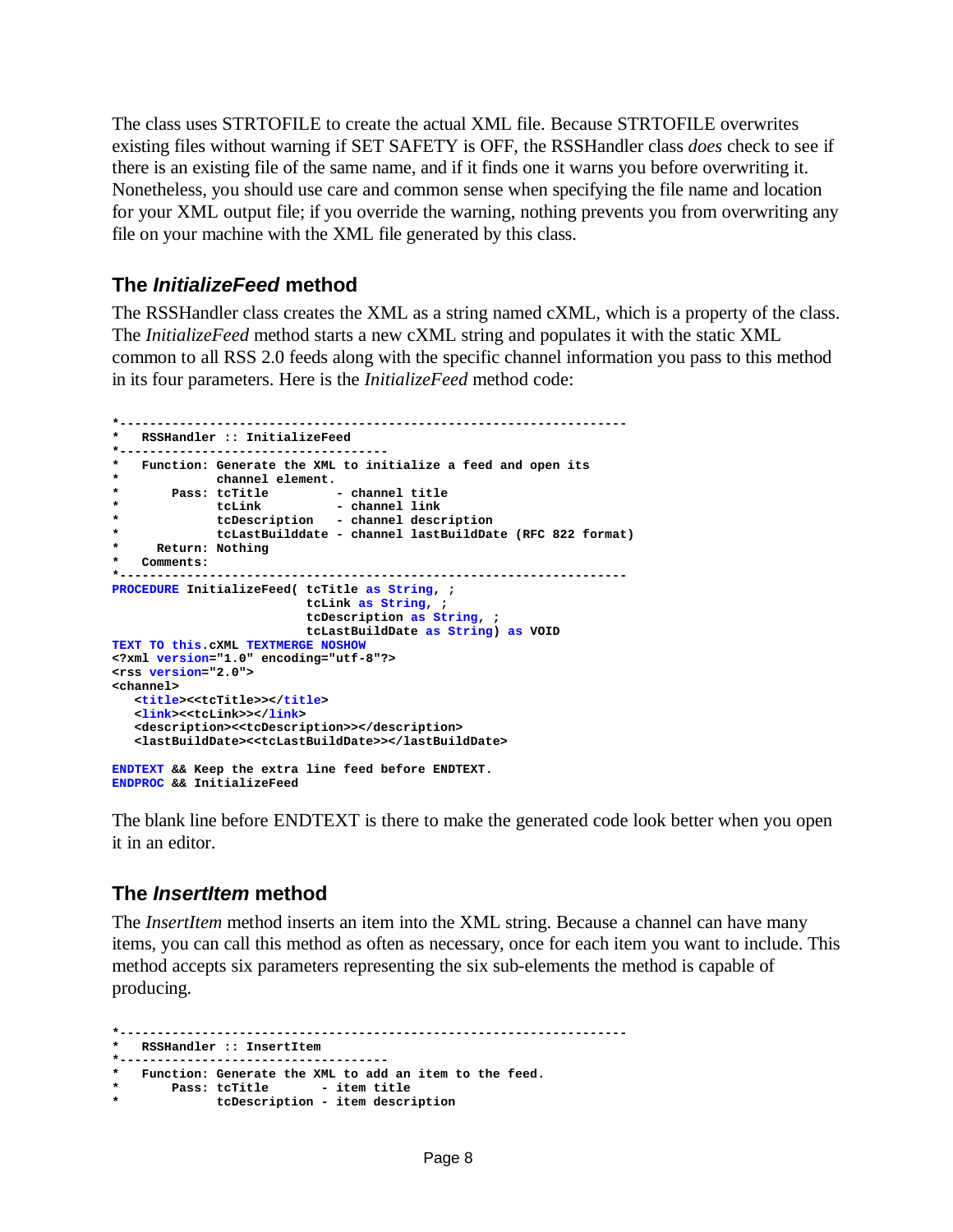```
* tcLink - item link
* tcAuthor - item author (e-mail address)
* tcGUID - item guid
* tcPubDate - item pubDate (RFC 822 format)
    * Return: Nothing
  * Comments: 
*--------------------------------------------------------------------
PROCEDURE InsertItem( tcTitle as String, ;
                    tcDescription as String, ;
                    tcLink as String, ;
                    tcAuthor as String, ;
                    tcGUID as String, ;
                   tcPubDate as String) as VOID
TEXT TO this.cXML ADDITIVE TEXTMERGE NOSHOW
  <item>
     <title><<tcTitle>></title>
     <description><<tcDescription>></description>
     <link><<tcLink>></link>
     <author><<tcAuthor>></author>
     <guid isPermaLink="false"><<tcGUID>></guid>
     <pubDate><<tcPubDate>></pubDate>
  </item>
ENDTEXT && Keep the extra line feed before ENDTEXT.
ENDPROC && InsertItem
```
As with the *InitializeFeed* method, the blank line before ENDTEXT is there to make the generated code look better when you open it in an editor.

#### **The** *FinalizeFeed* **method**

The FinalizeFeed method simply closes the channel and rss tags. It should be called after the last *InsertItem* method call.

```
*--------------------------------------------------------------------
 * RSSHandler :: TerminateFeed
*------------------------------------
 * Function: Generate the XML to terminate the feed.
      * Pass: Nothing
     * Return: Nothing
  * Comments: 
*--------------------------------------------------------------------
PROCEDURE TerminateFeed() as VOID
TEXT TO this.cXML ADDITIVE NOSHOW
</channel>
</rss>
ENDTEXT
ENDPROC && TerminateFeed
```
#### **The** *WriteFile* **method**

The WriteFile method uses STRTOFILE to write the contents of the cXML string, which was built by the other methods, to the file whose name you specify in the parameter.

```
*--------------------------------------------------------------------
  * RSSHandler :: WriteFile
*------------------------------------
  * Function: Write the XML string to a file.
        * Pass: tcFileName - the name of the XML file to be written.
      * Return: Numeric - the number of bytes written
   * Comments: 
                                                        *--------------------------------------------------------------------
PROCEDURE WriteFile( tcFileName as String) as Integer 
IF FILE( tcFileName)
```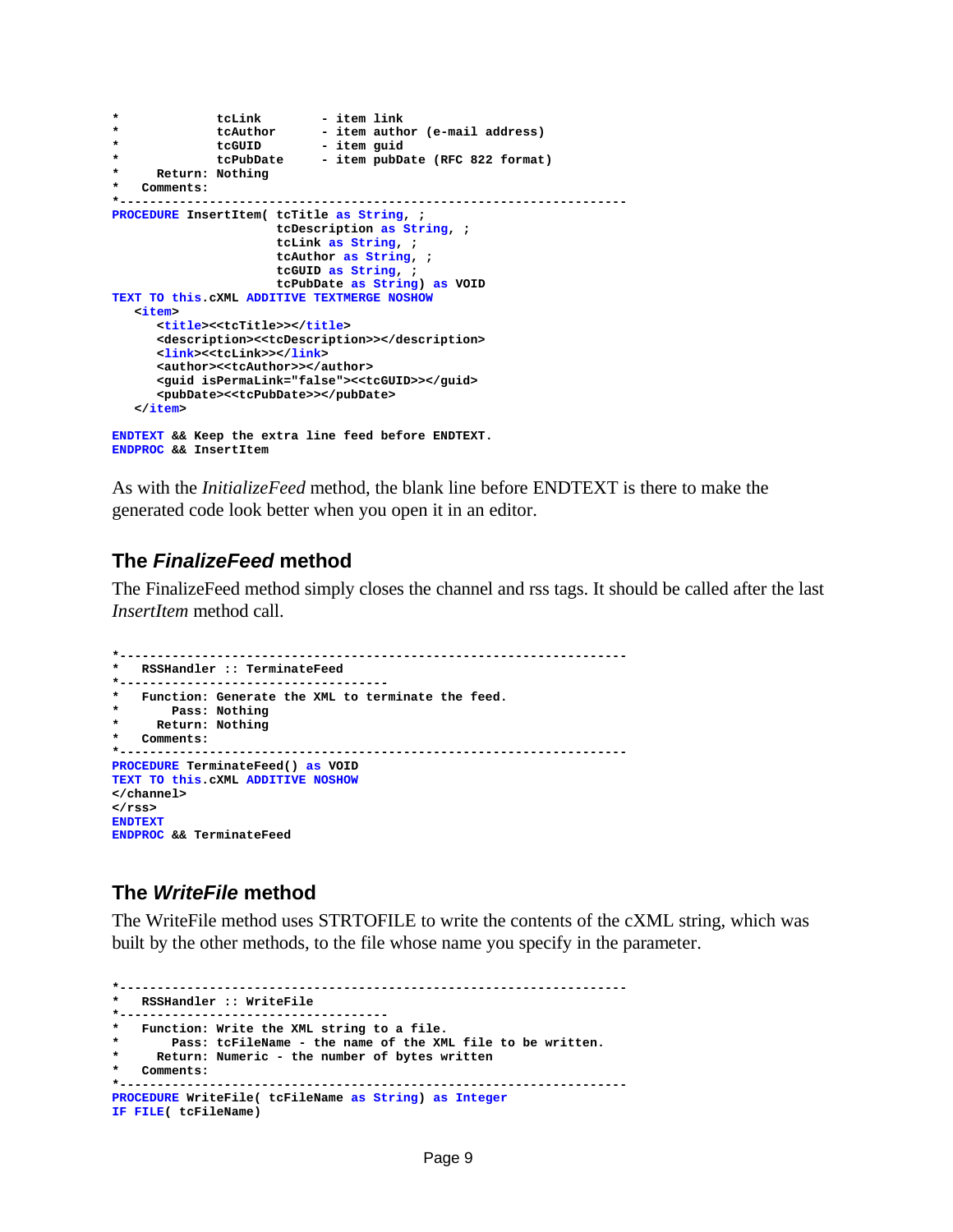```
IF MESSAGEBOX( "File " + ALLTRIM( tcFileName) + " already exists." + ;
                 CHR(13) + CHR(13) + ;"Do you want to overwrite it?", ;
                MB_YESNO + MB_ICONQUESTION, "Create RSS File") <> IDYES
     RETURN 0
   ENDIF
ENDIF
RETURN STRTOFILE( this.cXML, tcFileName)
ENDPROC && WriteFile
```
### **Using the RSSHandler class**

To use the RSSHandler class, instantiate it in the VFP IDE or in a program and call its four methods in the correct order. To demonstrate this, I've written a little test program called GenerateRSSFile1.PRG, which is available in the session downloads.<sup>3</sup>

In this example I'm using literals as the source of information for the feed. In a real-life situation, of course, you would most likely be pulling this information from a VFP table or other data source. You can easily modify this test program to suit your own needs and/or to make it work with data instead of literals.

*Listing 3: GenerateRSSFile1.PRG is a test program for the RSSHandler class.*

```
SET PROCEDURE TO RFC822Date
ox = NEWOBJECT( "RSSHandler", "myRSSHandler.prg")
ox.Initializefeed( ;
  "My RSS Feed", ;
  "http://myRSSFeed.com", ;
 "My RSS Feed", ;
 RFC822Date( DATETIME()) ;
)
ox.InsertItem( ;
  "My First RSS Feed", ;
  "This is my first RSS feed.", ;
  "http://myRSSFeed.com/article1.htm", ;
  "rborup@ita-software.com (Rick Borup)", ;
 "SWFox2005-123abc-Foo-999-2", ;
 RFC822Date( DATETIME()) ;
)
ox.TerminateFeed()
ox.WriteFile( "myRSSFile1.xml")
```
This program generates an XML file very similar to the one shown in Listing 2 and writes it to disk as myRSSFile1.xml, an arbitrary file name chosen for this example. To view the resulting file, simply do a *MODI FILE myRSSFile1.xml* in the VFP command window or open it in an XMLaware browser such as Microsoft Internet Explorer.

Although the information it contains is useless except for demonstration purposes, this is a fully valid RSS 2.0 feed suitable for publication. Feel free to copy myRSSFile1.xml to your own Web site and run it through FEED Validator. Also try subscribing to it using your favorite RSS 2.0 enabled feed reader. Or, if you prefer, you can validate and/or subscribe to it using the copy I've placed on my own Web site at www.ita-software.com/SWFox2005/RSS/myRSSFile1.xml. Below

<sup>&</sup>lt;sup>3</sup> GenerateRSSFile1.PRG makes a call to the previously referenced RFC822Date.PRG written by Ted Roche and available to FoxTalk 2.0 subscribers in the May, 2004 downloads. If you are unable to download that program, an alternative is publicly available at fox.wikis.com/wc.dll?Wiki~XMLDateTime.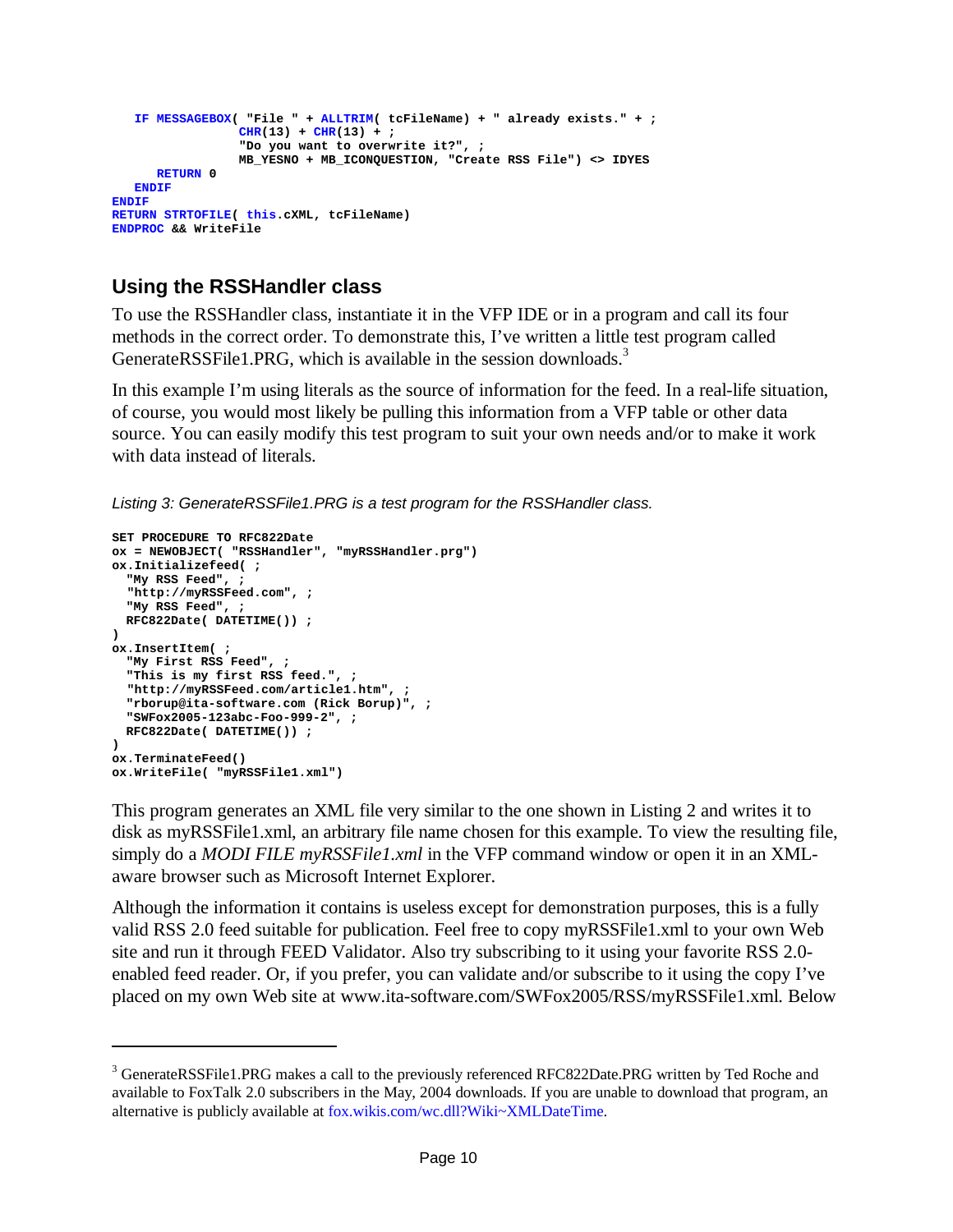is a screenshot of this feed as it appears in FeedDemon, which happens to be my own personal favorite feed reader.



*Figure 1: The sample RSS 2.0 file myRSSFile1.xml as seen by FeedDemon 1.6 Beta 4.*

In Figure 1, the feed is highlighted in the upper left pane. Within FeedDemon, I've named this feed "My RSS Feed (online)" to distinguish it from "My RSS Feed (localhost)", which is the same feed served from my local IIS. The upper right pane is a list of the items in the selected feed there's only one, of course, since that's all we generated—and the content of the selected item is shown in the lower right pane.



*Note: If you view this sample feed in a feed reader that renders active links, as FeedDemon does in the lower right pane in Figure 1, I suggest you do not click on the "My First RSS Feed" or "My RSS Feed (online)" links. They point to a fictitious Web site named myRSSFeed.com, and if you click on them you'll probably be redirected to a site that will try to sell you that domain* 

# *Updating the feed*

Updating an existing feed is essentially the same as creating it in the first place, although there are at least a couple of different ways to approach the update process. One way is to re-generate the entire XML file each time you do an update, adding new item(s) as necessary. Another way is to insert new items into the existing file. There are pros and cons to each approach.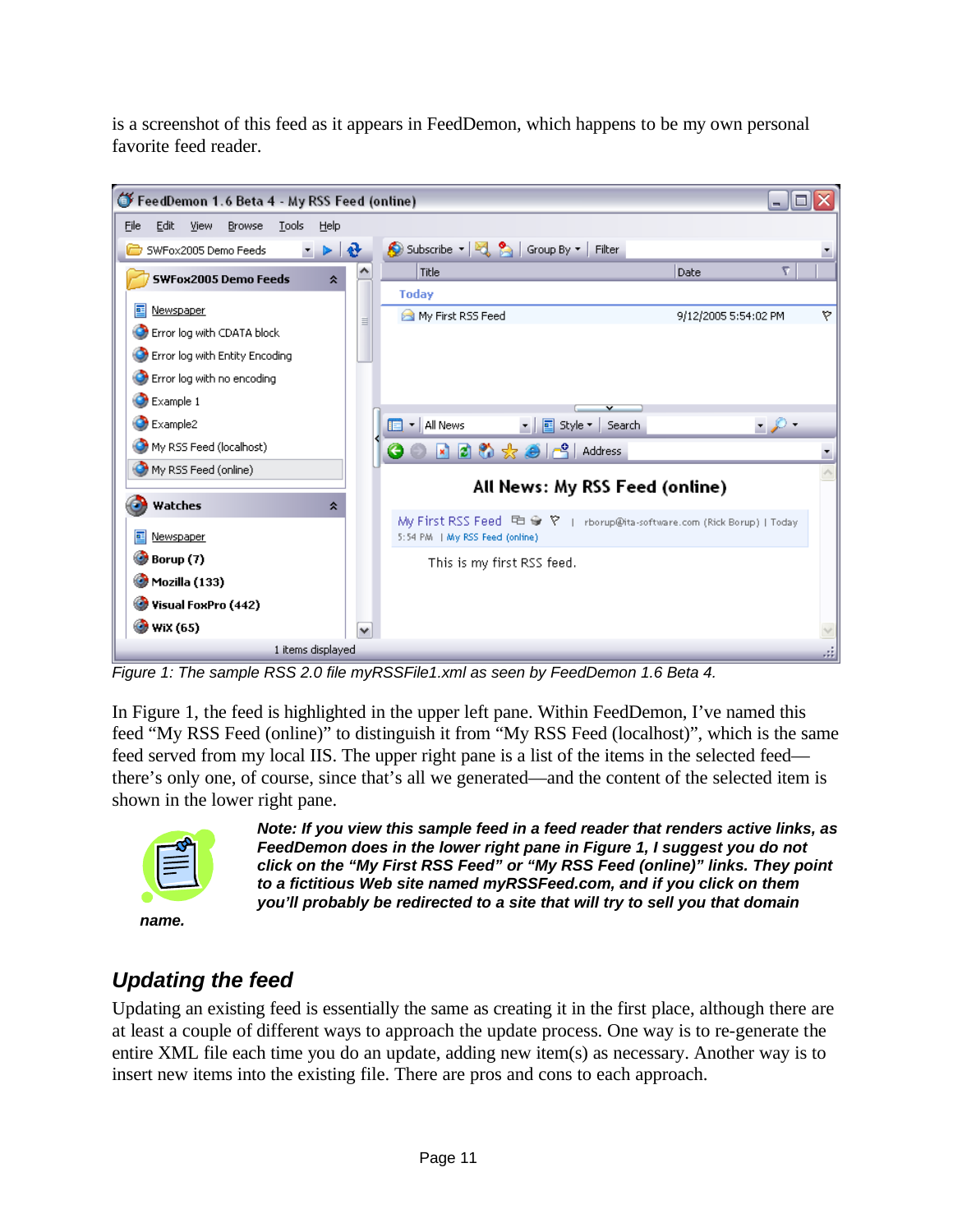One argument against re-generating the entire file for each update is that you may have to take special steps to preserve the pubDate and guid sub-element values of existing feed items. If these values are generated by your RSS-creation code or are input manually, as they are in my sample RSSHandler class and its test program, you could end up with different values for these elements each time you re-generated the file.

To avoid this problem you'd either have to read and parse the original XML file or you'd have to store the original values of these elements somewhere else, such as in a VFP table, and pull them from there each time the item was re-generated. On the plus side for this approach is that regenerating the entire feed file gives you the chance to clean up the file by deleting (and possibly archiving) stale or outdated content.

Another approach to updating a feed file is simply to insert or append the new item(s) into the existing file. This isn't quite as easy as re-creating the entire file because it involves parsing the existing file, but it isn't hard to see how you could modify the code in the RSSHandler class to implement this approach.

In my opinion, neither approach is always better than the other. Use whichever one works best for you in each particular situation.

# **Real-life examples of using RSS in VFP apps**

Following are two real-life examples of using RSS in VFP apps. In both cases, a VFP app generates an RSS feed for the purpose of providing notification to interested parties—in this case, to me as the developer and/or to my clients as the users of the app—of events that occur on an irregular but not infrequent basis as the app runs on a daily basis.

### *Publishing an application's error log*

The scenario in this case is a multi-user VFP app running on a local area network in an office environment with about a dozen users. The error handling portion of this app builds an error log in the form of a VFP table, from which I as the developer can pull reports on a periodic basis to see if errors are occurring that I'm not otherwise being informed of. (I was surprised to find out how willing some users are to ignore a non-critical error or even to cancel and restart an app without telling me something had happened!).

I figured using an error log table would be a good way to find and fix problems in my app even if the users didn't tell me about them, but it turned out to be problematic for me to get access to the error log table. I was not at the client's site very often, the client's IT staff was unwilling to provide me remote access to their file server, and trying to get their office staff to e-mail me a copy of the error log table on a regular basis didn't work very well either.

So I began to look for a different solution, and RSS seemed to be a perfect choice. What if I were able to create a feed for the error log and update it each time a new error occurred? I could use the description field for the entire block of error information. No link to any other content would be required. Then, I would subscribe to this feed from my feed reader and be notified in my office whenever an error occurred on the client's site. The feed item would include full information about the error, so I would be able to start debugging right away.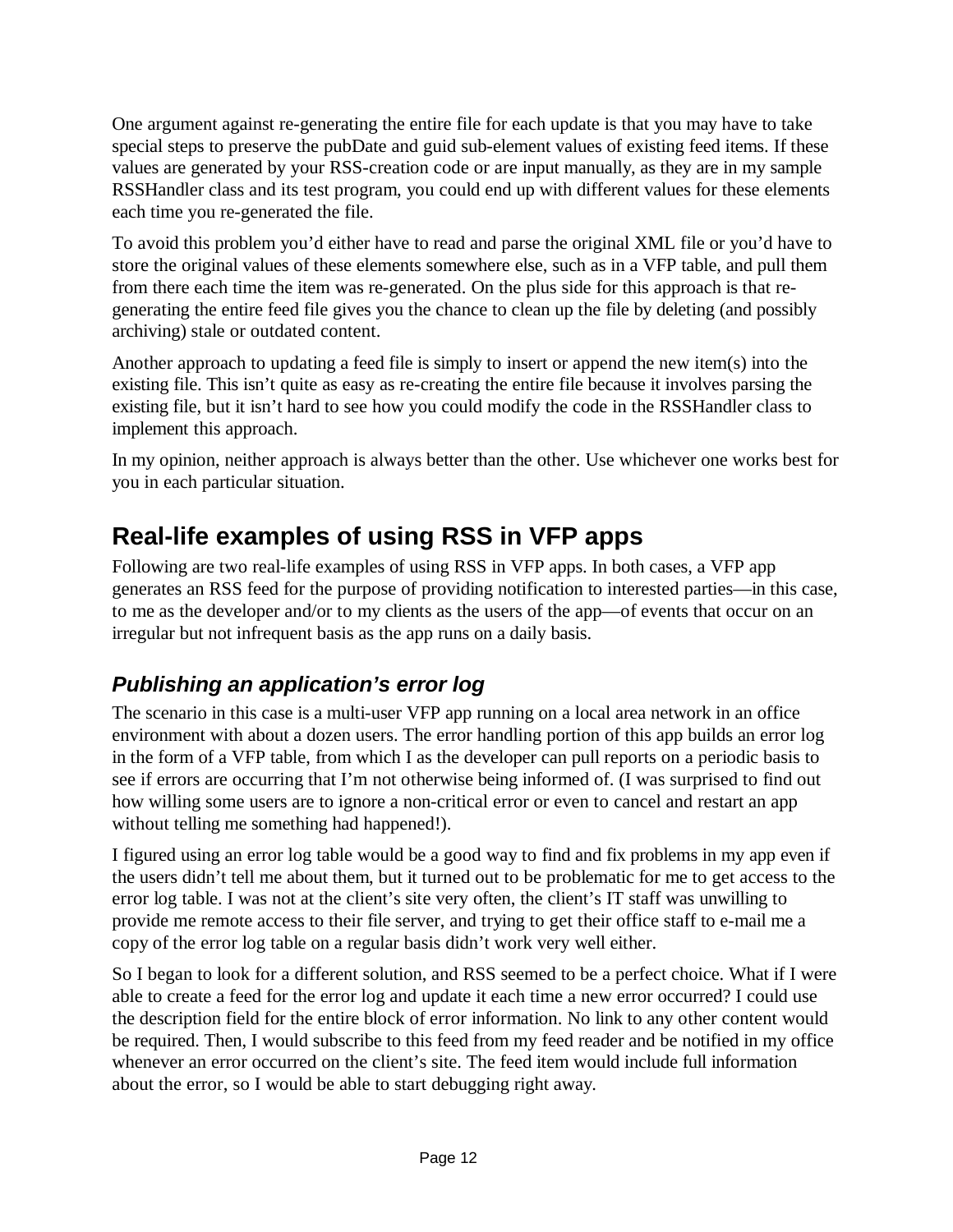One initial concern was how to make the RSS feed available over the Web so I could read it from my office. Fortunately, the client in this case has an in-house Web server, and a portion of the Web server's public space is mapped to the local area network. This enabled my app to write the RSS feed file to a location on the Web server. Naturally I didn't want this to be a public feed, so the feed file is located in a directory that's excluded from search engine crawlers and other bots while still being accessible to anyone who knows the URL.

The error log table in this application is structured like this:

| tDateTime | т     | && date and time error occurred   |
|-----------|-------|-----------------------------------|
| cUser     | C(10) | && username                       |
| nError    | I.    | && error number                   |
| cMethod   | М     | && method where error occurred    |
| nLine     | I.    | && line number                    |
| cErrorMsg | М     | && the error message              |
| cAError3  | C(50) | && the information from AERROR(3) |
| nAError4  | I.    | && the information from AERROR(4) |
| nAError5  | Τ.    | && the information from AERROR(5) |
|           |       |                                   |

The code used to generate the RSS feed from this table is substantially similar to the sample RSSHandler presented in this session. In the real app there is also a method that formats the information from each record of the error log table into a string. This string is then used as the value of the description element within the feed item.

The method that creates the string for the description does several things to format the information for better viewing in the feed reader. In order to display each column's data on a separate line, for example, the formatting method inserts an HTML line-break  $\langle$ br $\rangle$  tag at the end of each line. The string from the sample error message used in this session looks like this:

```
User: RICK <br />
Error: 12<br />
Method: PROCEDURE RESULTSPROCESSOR.GETDATA CLSRESULTSPROCESSOR.FXP<br />
Line: 593<br />
Error Msg: Error 12 - Variable 'GENERAL' is not found.
Line 593 of method PROCEDURE RESULTSPROCESSOR.GETDATA CLSRESULTSPROCESSOR.FXP
Source code: SET COLLATE TO &lcCollate<br />
aError[3]: GENERAL<br />
aError[4]: 0<br />
aError[5]: 0
```
A couple of issues become apparent from this example. One issue is that the inclusion of HTML tags within the description element of an item can cause problems with the parsing of the feed. The other issue is that the presence of un-escaped special characters within the body of the description—such as the ampersand in the source code line SET COLLATE TO &lcCollate—can cause similar problems.

These problems can be avoided in one of two ways: by using entity encoding within the content of the description element, or by wrapping the entire content of the description element in a CDATA block. Entity encoding means replacing raw control characters such as < and > with their escaped equivalents  $<$  t; and  $<$   $<$  The other solution is to place the entire content of the description element within a CDATA block, which is probably easier to implement because you then don't need to encode each problematic character individually. Either approach is acceptable.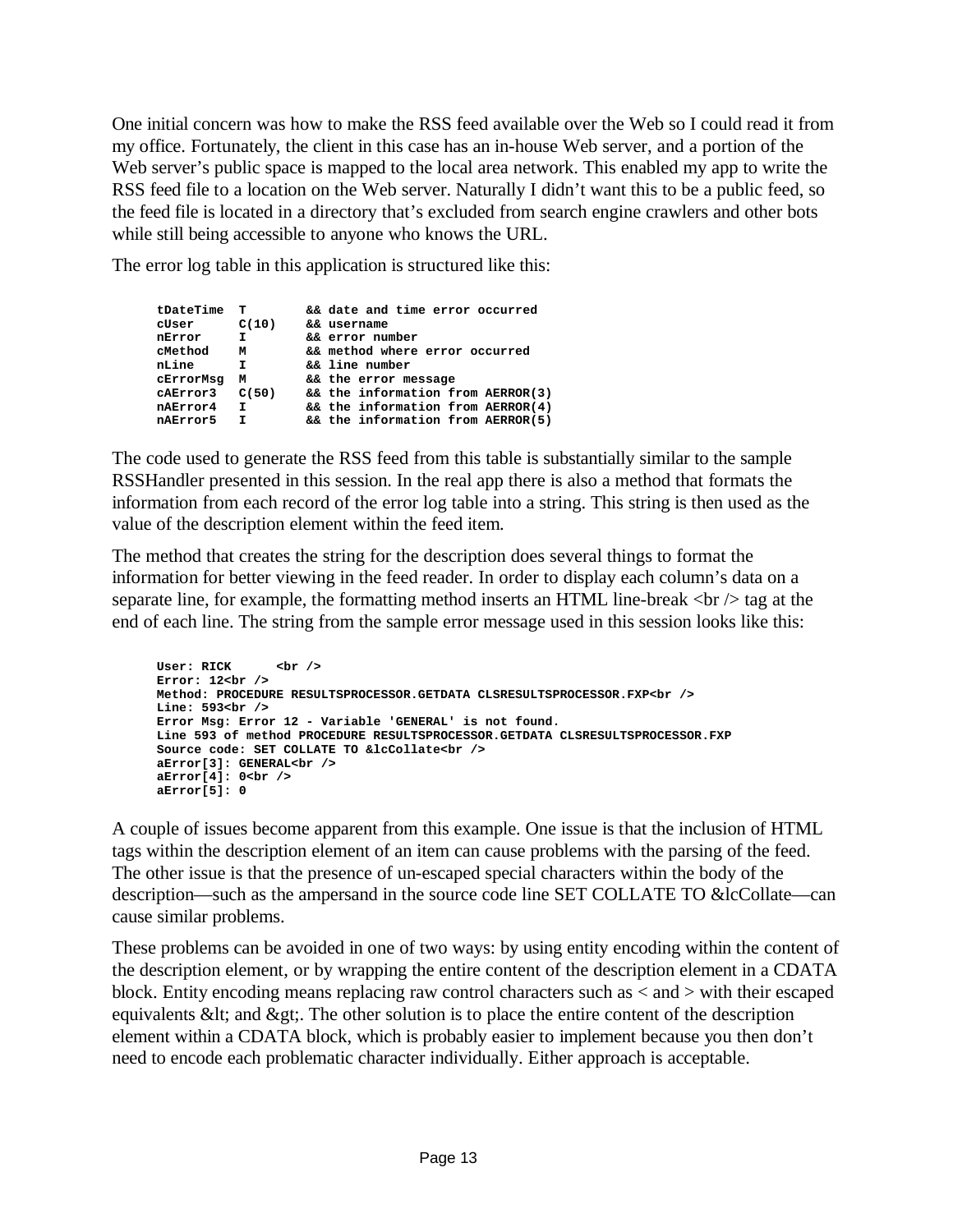Listing 4 shows the description element of the sample item without either entity encoding or a CDATA block.

*Listing 4: The description element without entity encoding or a CDATA block*

```
<description>User: RICK <br />
Error: 12<br />
Method: PROCEDURE RESULTSPROCESSOR.GETDATA CLSRESULTSPROCESSOR.FXP<br />
Line: 593<br />
Error Msg: Error 12 - Variable 'GENERAL' is not found.
Line 593 of method PROCEDURE RESULTSPROCESSOR.GETDATA CLSRESULTSPROCESSOR.FXP
Source code: SET COLLATE TO &lcCollate<br />
aError[3]: GENERAL<br />
aError[4]: 0<br />
aError[5]: 0</description>
```
When viewed in the FeedDemon feed reader, the feed from Listing 4 is rendered as shown in Figure 2. Other feed readers might not render it the same way, or might not even render it at all due to the character encoding issues in the feed item.



*Figure 2: With no entity encoding or CDATA block, the sample error log feed is run together without line breaks.*

For comparison, Listing 5 shows the description element with entity encoding while Listing 6 shows it enclosed within a CDATA block.

*Listing 5: The description element with entity encoding*

```
<description>User: RICK &lt;br /&gt;
Error: 12&1t;br />
Method: PROCEDURE RESULTSPROCESSOR.GETDATA CLSRESULTSPROCESSOR.FXP&lt:br /&gt:
```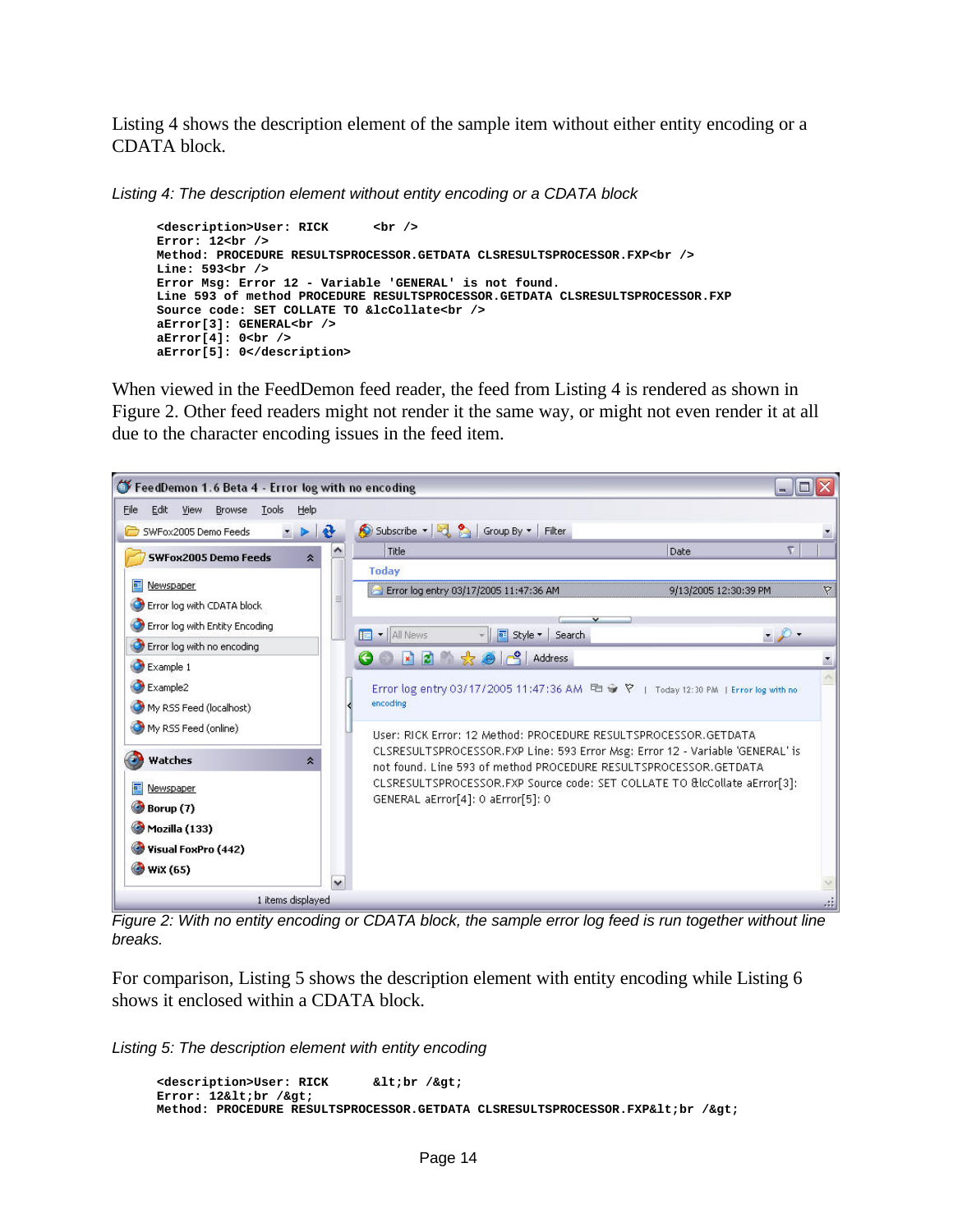```
Line: 593<br /&gt;
Error Msg: Error 12 - Variable 'GENERAL' is not found.
Line 593 of method PROCEDURE RESULTSPROCESSOR.GETDATA CLSRESULTSPROCESSOR.FXP
Source code: SET COLLATE TO & lcCollate< br /&gt;
aError[3]: GENERAL<br /&gt;
aError[4]: 0<br /&gt;
aError[5]: 0</description>
```
*Listing 6: Using a CDATA block eliminates the need for entity encoding.*

```
<description><![CDATA[User: RICK <br />
Error: 12<br />
Method: PROCEDURE RESULTSPROCESSOR.GETDATA CLSRESULTSPROCESSOR.FXP<br />
Line: 593<br />
Error Msg: Error 12 - Variable 'GENERAL' is not found.
Line 593 of method PROCEDURE RESULTSPROCESSOR.GETDATA CLSRESULTSPROCESSOR.FXP
Source code: SET COLLATE TO &lcCollate<br />
aError[3]: GENERAL<br />
aError[4]: 0<br />
aError[5]: 0]]></description>
```
When viewed in FeedDemon, the item is now formatted the way I want it (see Figure 3).



*Figure 3: With entity encoding, the sample error log feed is nicely formatted and easily readable. Using a CDATA block produces the same result.*

Listing 7 is some sample code to generate the error log feed using the RSSHandler class. The code is listing 7 is available as GenerateErrorLogFeed.PRG in the session downloads.

*Listing 7: This code illustrates how to generate the error log feed using the RSSHandler class.*

```
SET PROCEDURE TO RFC822Date, GetNewGUID ADDITIVE 
ox = NEWOBJECT( "RSSHandler", "myRSSHandler.prg")
ox.Initializefeed( ;
```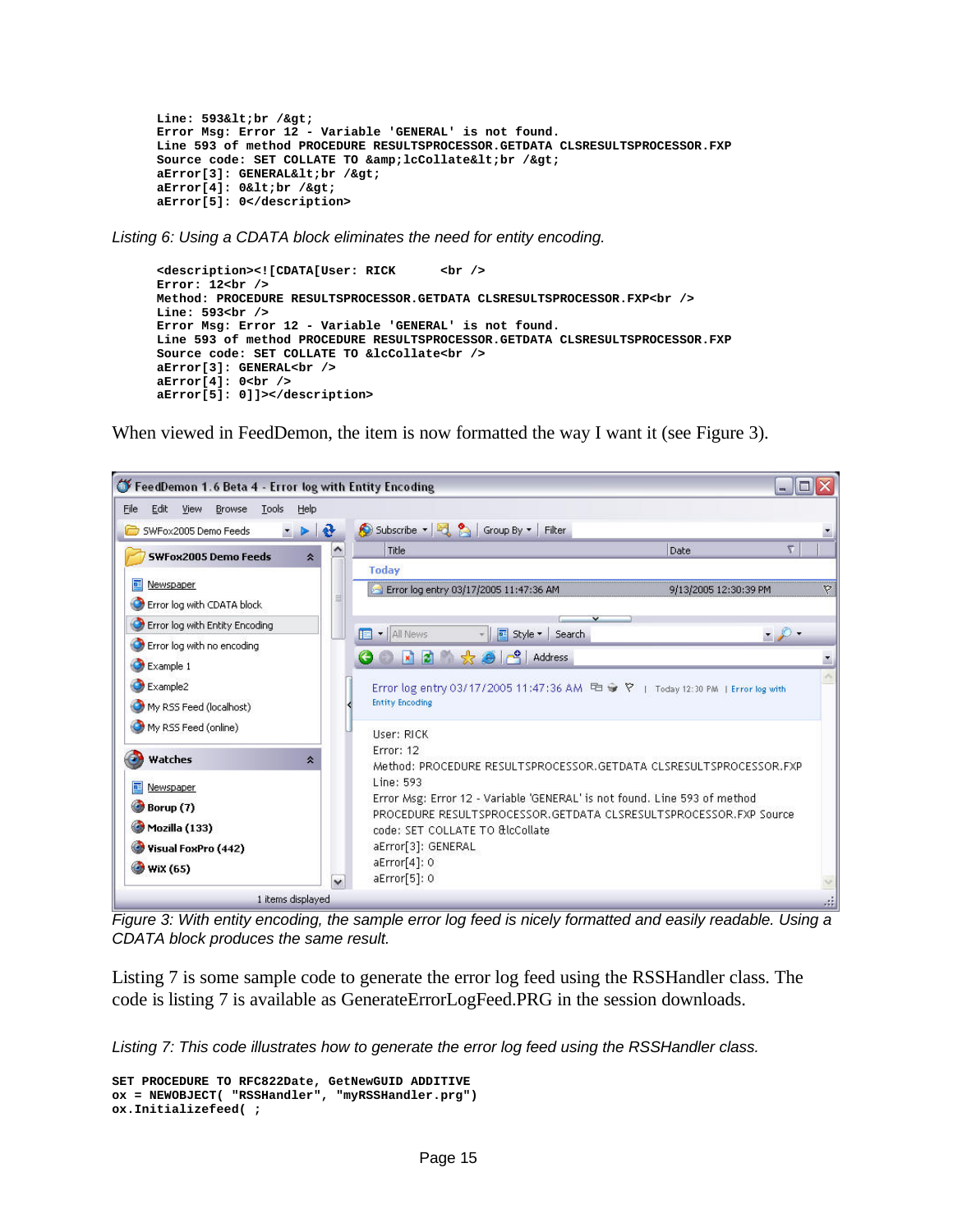```
"My Error Log", ;
  "http://localhost/SWFox2005/myErrorLog.xml", ;
  "My Sample Error Log RSS Feed", ;
 RFC822Date( DATETIME()) ;
)
IF NOT USED( "errorLog")
 USE errorLog IN 0
ENDIF
SELECT errorLog
SCAN
 ox.InsertItem( ;
       "Error log entry" + TTOC( errorLog.tDateTime), ;
       "<![CDATA[" + ;
           "User: " + ALLTRIM( errorLog.cUser) + "<br />" + CHR(13) + ;
           "Error: " + TRANSFORM( errorLog.nError) + "<br />" + CHR(13) + ;
           "Method: " + ALLTRIM( errorLog.cMethod) + "<br /> />" + CHR(13) + ;
           "Line: " + TRANSFORM( errorLog.nLine) + "<br />" + CHR(13) + ;
           "Message: " + ALLTRIM( errorLog.cErrorMsg) + "<br />" + CHR(13) + ;
           "aError[3]: " + ALLTRIM( errorLog.cAError3) + "<br />" + CHR(13) + ;
           "aError[4]: " + TRANSFORM( errorLog.nAError4) + "<br />" + CHR(13) + ;
           "aError[5]: " + TRANSFORM( errorLog.nAError5) + ;
       "]]>", ;
       "http://localhost/SWFox2005/myErrorLog.xml", ;
       "rborup@ita-software.com (Rick Borup)", ;
       SUBSTR( GetNewGUID(), 2, 36), ;
       RFC822Date( DATETIME()) ;
 )
ENDSCAN
USE IN SELECT( "ErrorLog")
ox.TerminateFeed()
ox.WriteFile( "myErrorLog.xml")
```
And there you have it. Creating an RSS feed from the error log of this app has made it much easier for me as the developer to be informed on a timely basis when my app generates an error while running at the client's site.

### *Publishing notification of Web site database updates*

The second example of integrating RSS into a VFP app involves a Web app that accesses many different databases, all of which are located on the Web server or its local resources. There are several remote users who each maintain and update their own local copy of one or more of these databases. The remote users are authorized to send updated copies of their databases to the server whenever necessary. These users want to receive confirmation when an update they have sent has been received and processed by the server.

There are two people who want to be informed whenever *any* of the databases are updated: this includes me, as the developer and site administrator, and my client, who oversees the work of all the remote users. So the two of us should receive all update notifications, while each remote user should receive notification only when one of his or her own databases has been updated.

Originally, the update notifications were handled by having the server program send an e-mail. This actually worked pretty well, but as the amount of e-mail—and spam in particular—that everybody receives on a daily basis increased, so too did the likelihood that a notification e-mail from our server might be intercepted and discarded by an overly aggressive corporate spam filter or that it might simply go unnoticed in the e-mail blizzard even if it did get through.

Different solutions were considered, and once again RSS quickly jumped to the top of the list. The server could easily publish a feed that users could subscribe to. Moreover, we would no